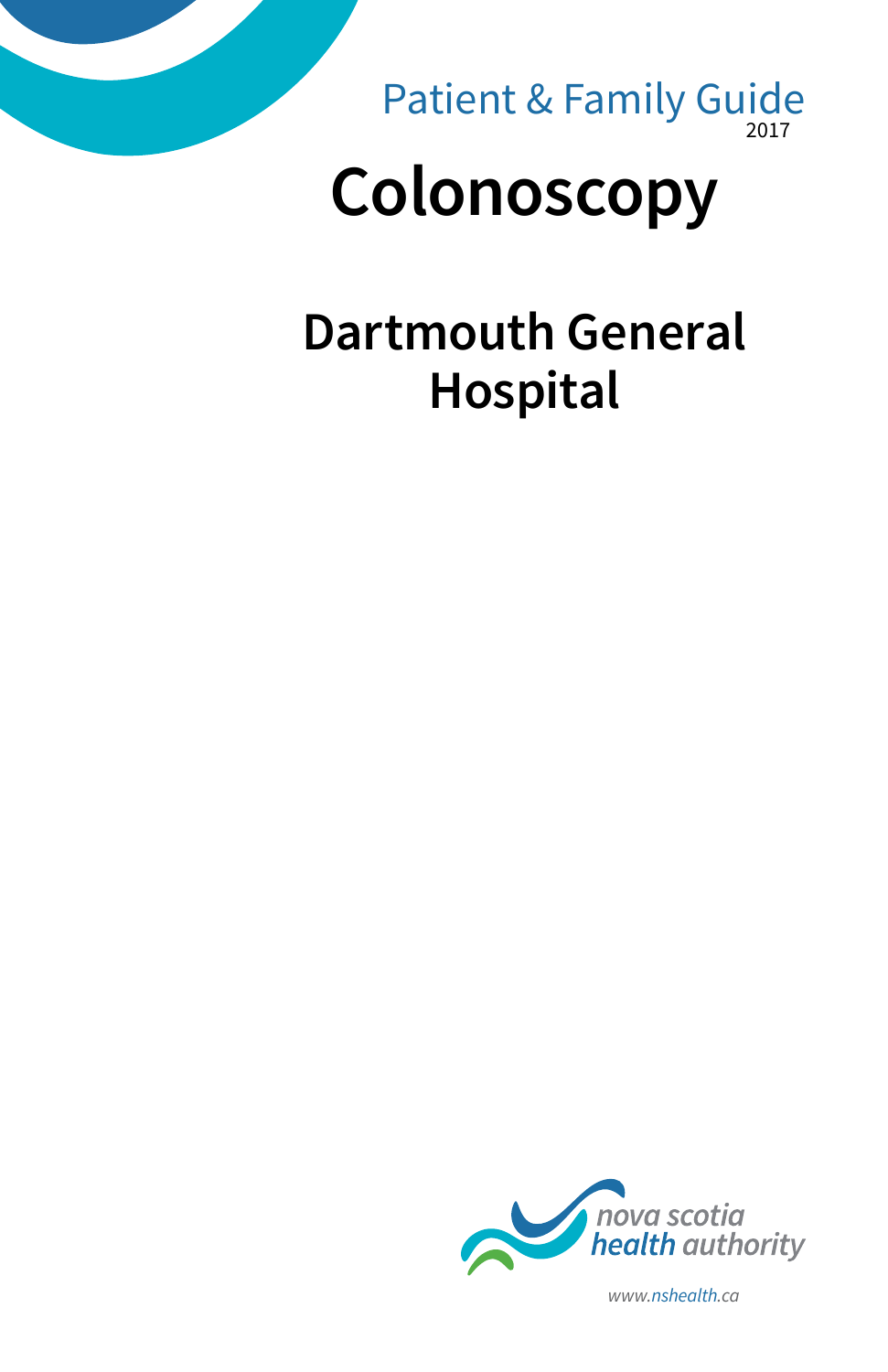## **Colonoscopy: Dartmouth General Hospital**

### **What is a colonoscopy?**

A colonoscopy is an exam of the large bowel (also known as the large intestine or colon). The doctor uses a special tube (endoscope) that bends and has a small light and camera on one end to look for any changes on the inside of your large bowel.

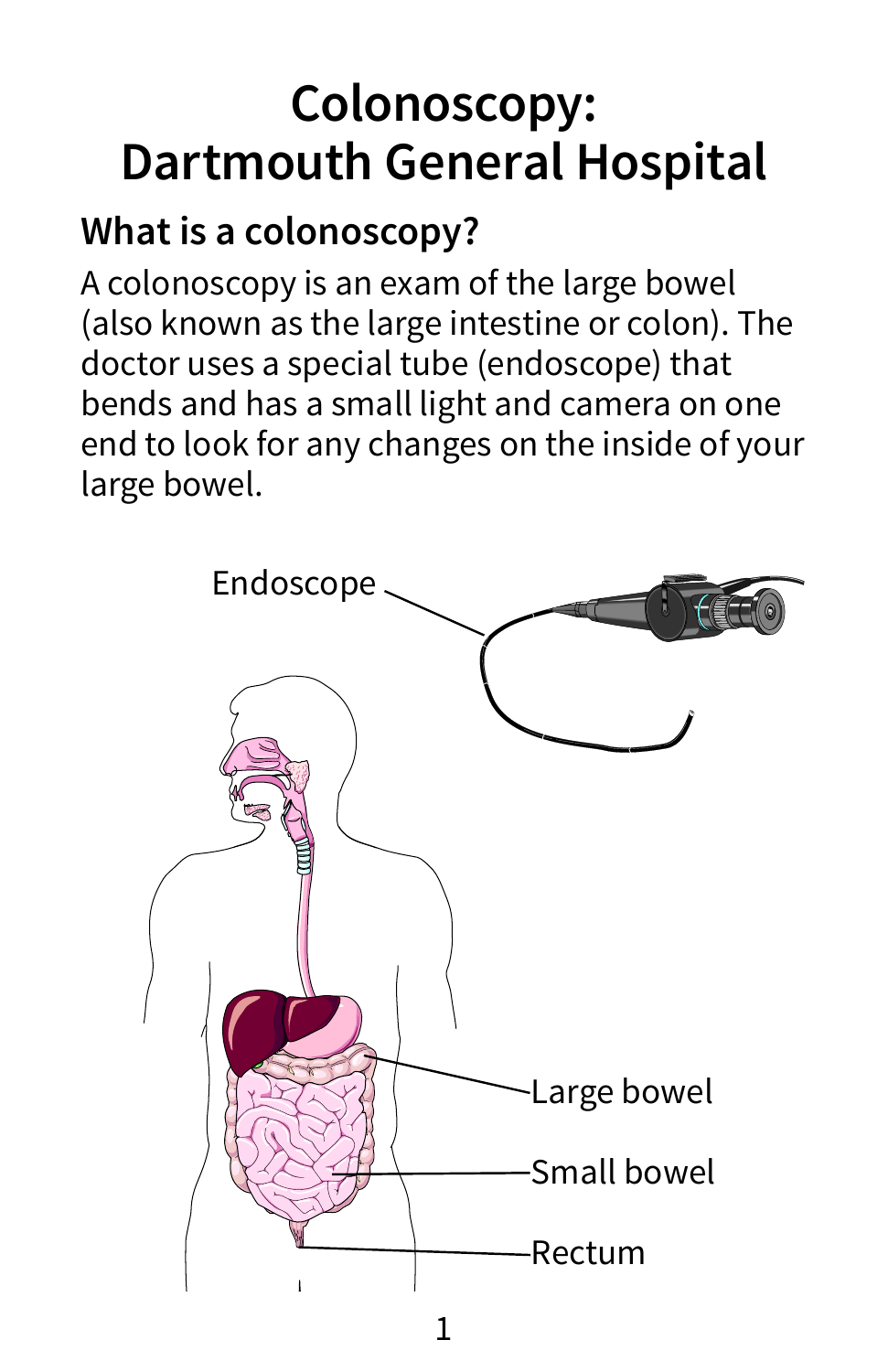## **How do I get ready for my colonoscopy?**

It is **VERY** important that you get ready by doing these things:

**If you will be getting sedation, you must have a responsible adult take you home and care for you after your test.** Please arrange for this ahead of time.

- You should plan a day off work for the day of your test. Most people can go back to work the day after their test.
- Your bowel **MUST** be empty. To have this test, your bowel must be free of any stool (poop) and fluids that may make it hard to see the inside.
- If your bowel is not cleaned the right way, the test will be less accurate or impossible to do. The doctor will give you special instructions on cleaning your bowel. Please follow them.
- Do not eat seeds or kernels for **2 weeks** before your test.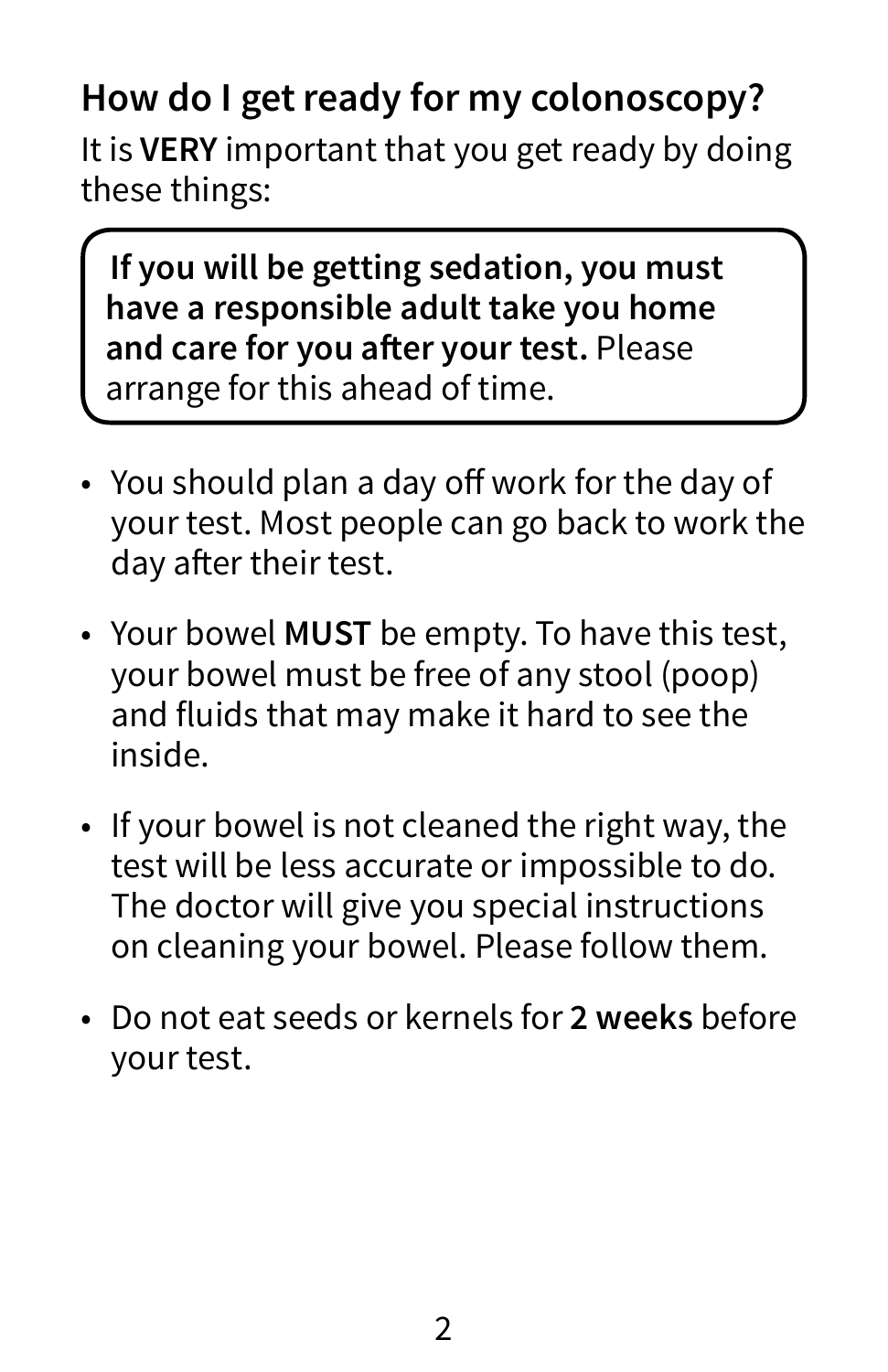- You are asked to drink 3 to 4 Litres of **CLEAR** fluid. Please confirm with your doctor's office when you should do this, as it depends on the time of your test. Clear fluids include:
	- › Water
	- › Sports drinks (that aren't red in colour)
	- › Tea (no milk)
	- › Apple juice
	- › Clear soup broth
	- $\rightarrow$  Light-coloured pop (such as Sprite®, ginger ale, 7UP®, etc.). Do not drink cola or dark-coloured pop
- You also need to drink your bowel prep liquid. This will make sure that your bowel is as clean as possible.

### **On the day of your test**

- Drink only **CLEAR** fluids.
- Take all of your usual heart, blood pressure or breathing medicine.
- If you are diabetic and on medicine and/or insulin, talk with your doctor. You may need special instructions on taking these medicines before your test.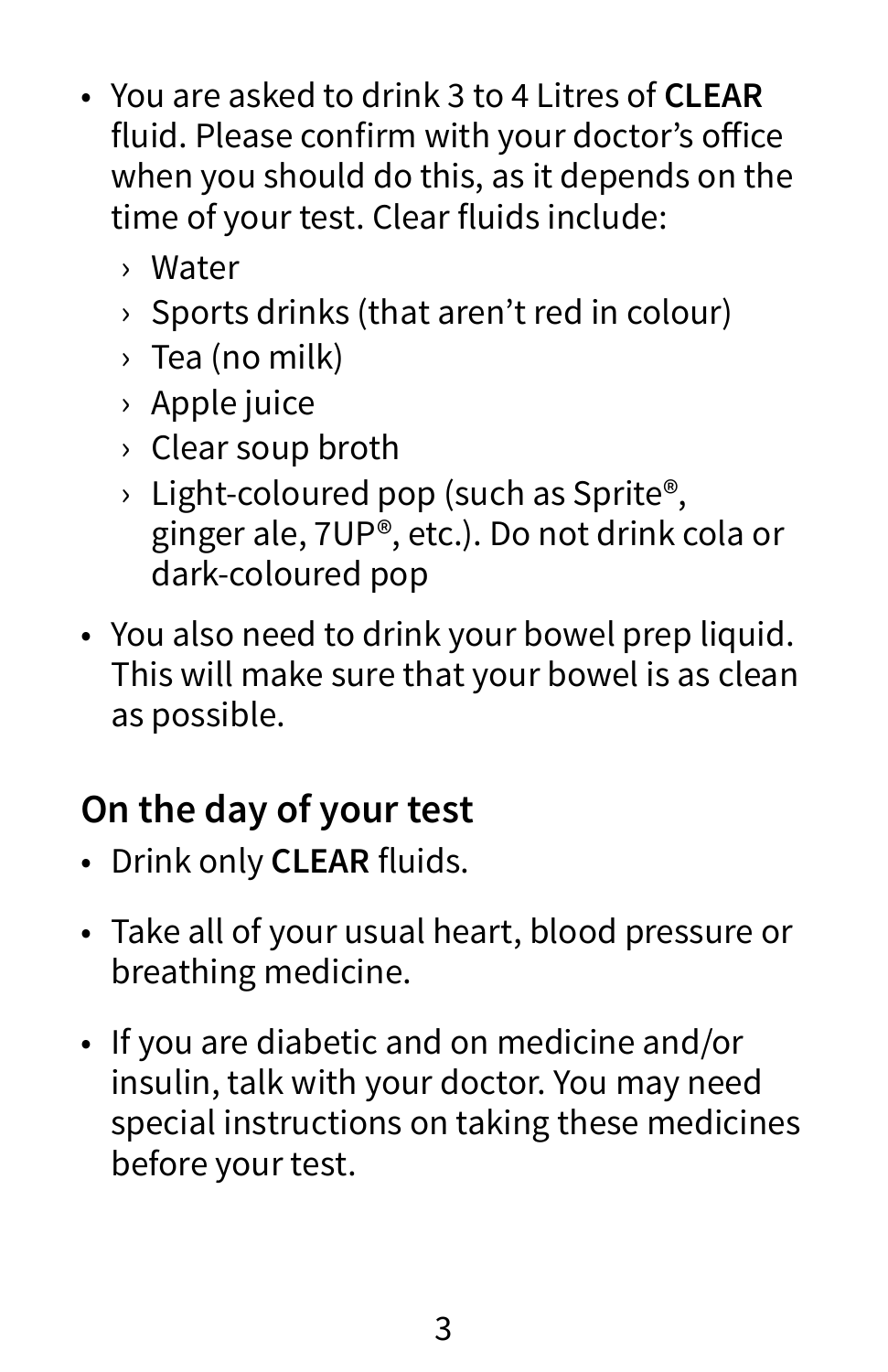- Tell the doctor if you are taking blood thinners, such as ASA (Aspirin®), products that contain ASA or Aspirin®, or warfarin.
- Tell the doctor about any drug allergies you may have.
- **Bring a list of your medicines to the test.**
- **Do not** wear any jewelry or bring any valuables with you. The hospital is not responsible for any lost items.
- **Do not** wear any perfumed products to the test. NSHA is scent-free and smoke-free.

**If you need to cancel your test, please call your doctor at least 3 days (72 hours) before.** This will give us time to book another patient in your time slot.

#### **Where do I go on the day of my test?**

- You will be given the date and time for your test.
- Please arrive 30 minutes before your test time.
- Go to Patient Registration, Main Floor, Dartmouth General Hospital.
- Bring your Provincial Health Card with you.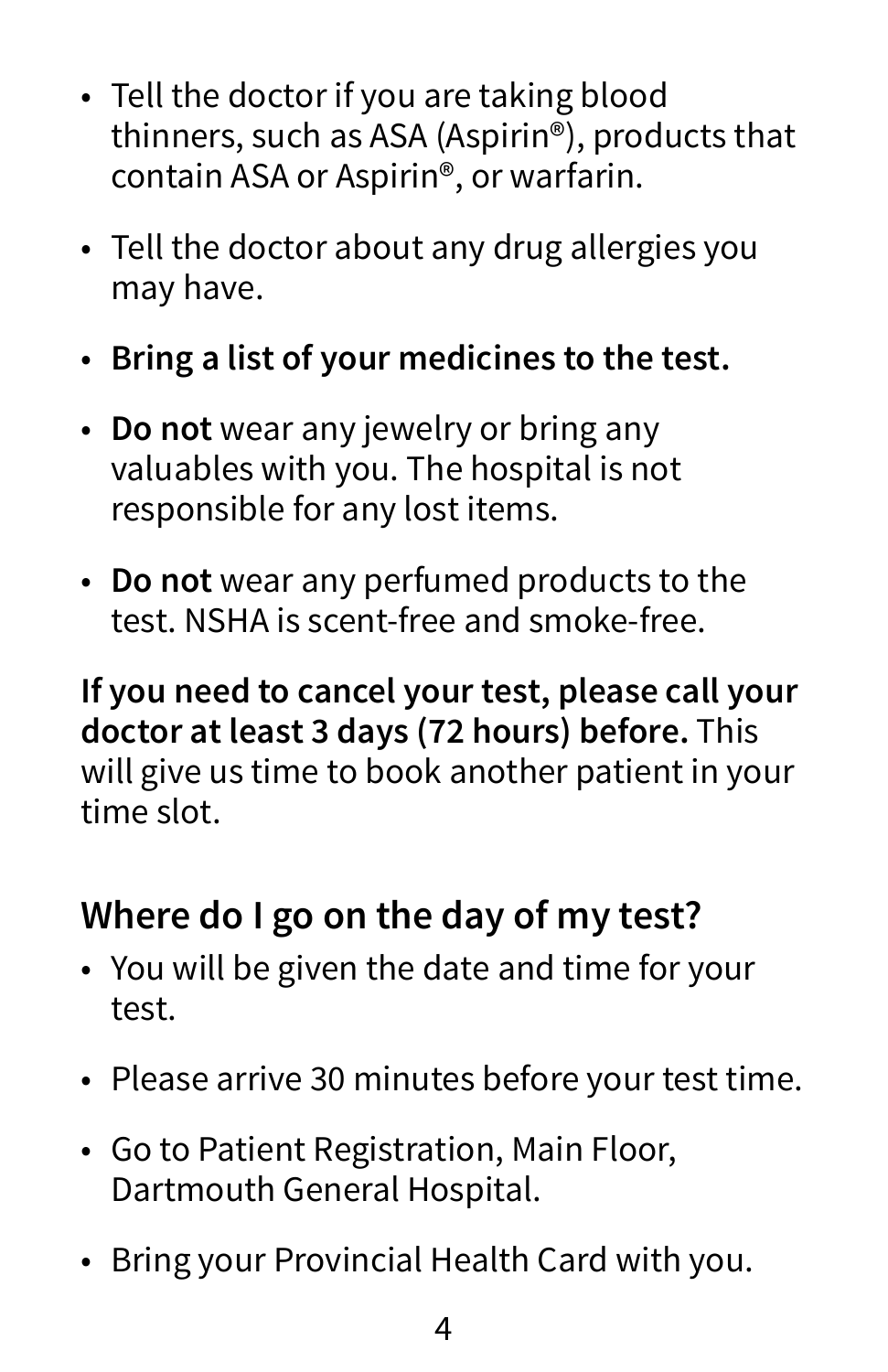#### **How is the test done?**

- An intravenous (IV) will be started in your arm.
- We will give you medicine through your IV to help with pain and to help you relax just before the test is started.
- The doctor will put the endoscope into your rectum (bum).
- The doctor will put air into your stomach through the endoscope. The air slightly inflates (makes bigger) your bowel, and helps the doctor get a clear look at the lining of your bowel. Adding the air may make you feel mild cramping, give you some gas or make you feel like you want to go to the bathroom.
- The doctor may wish to take a tissue sample or take out a polyp (small piece of tissue) during the test (see next page). This will not hurt and is nothing to worry about.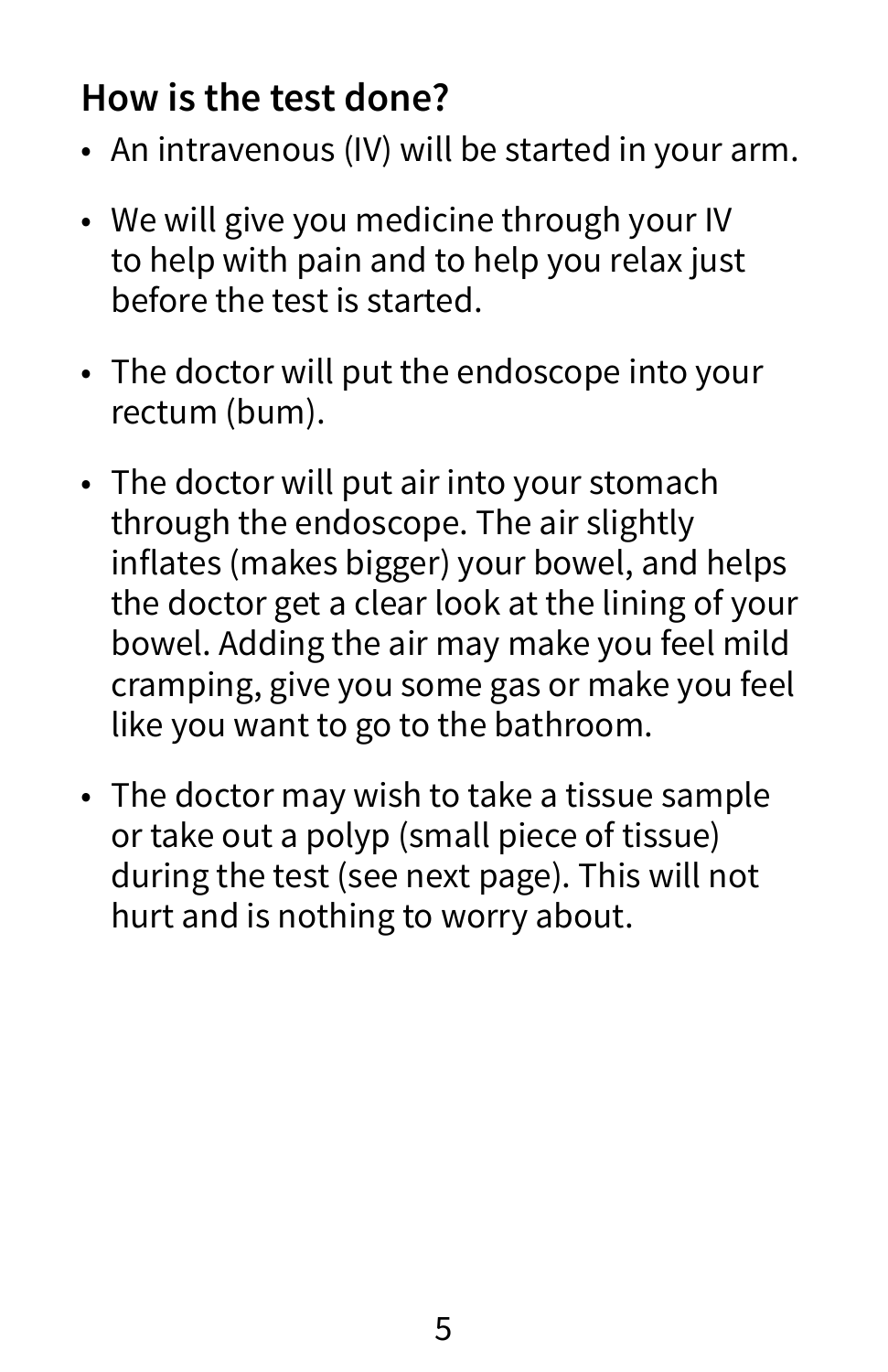#### **What are polyps and why are they removed?**

- Polyps are small pieces of tissue sticking out of the bowel wall. They often look like a mushroom.
- If the doctor sees a polyp, they will usually take it out. If a polyp is not taken out, it may bleed or become cancerous.

#### **How are polyps removed?**

- Polyps are removed by running an electrical current through a wire wrapped around the polyp.
- Removing polyps (polypectomy) or taking tissue samples is painless, as the inside of your bowel has no nerve endings.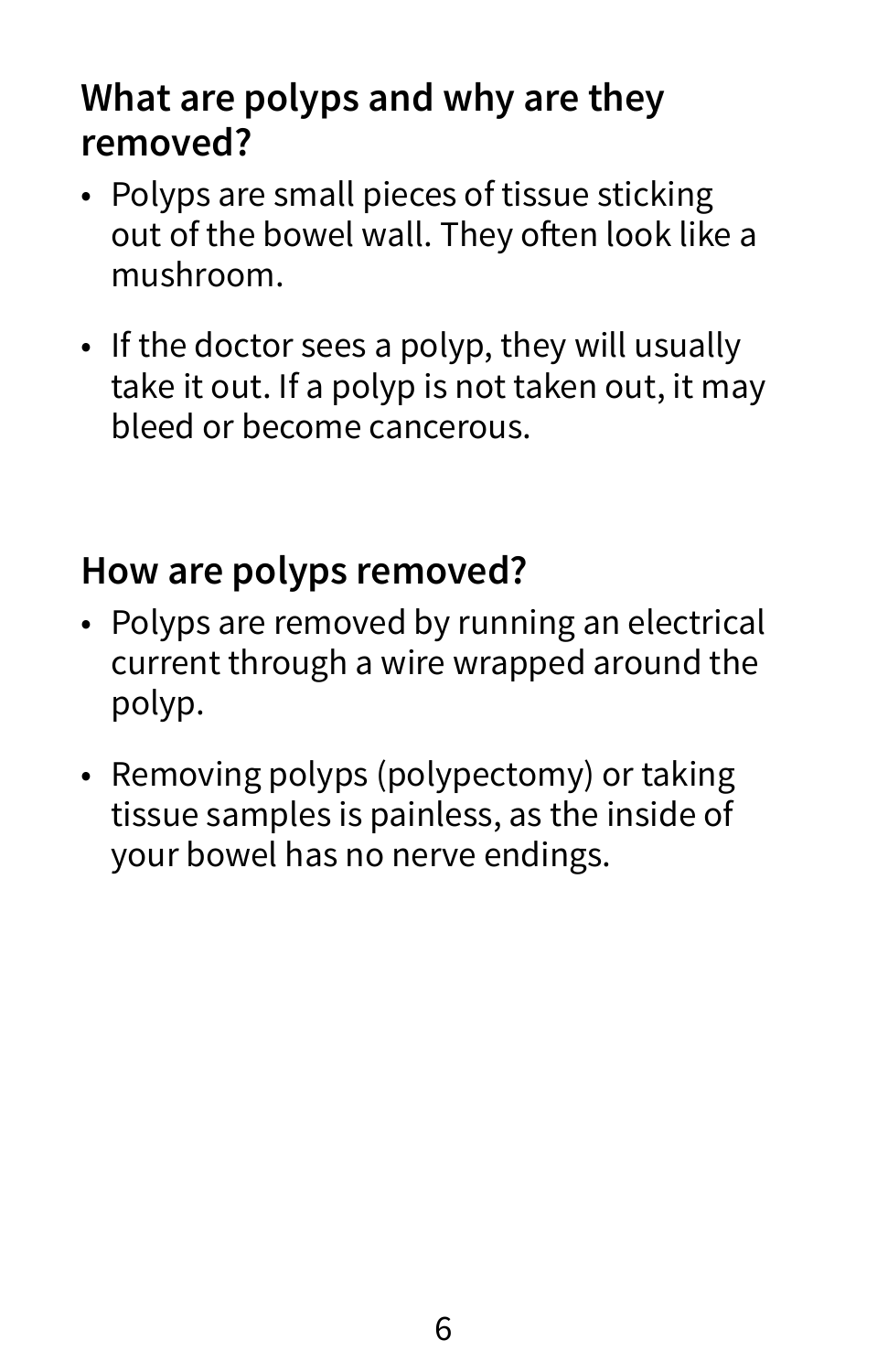#### **What happens after my test is over?**

- The test should take about 30 to 60 minutes.
- After a 30 to 45 minute stay in the recovery room, you may go home with a **responsible adult**.
- You may feel like going to the bathroom or passing gas. This is because of the air that was put into your bowel during the test. Please try to pass the gas. This feeling shouldn't last long.
- You may notice traces of blood in your first couple of bowel movements. This is normal when a polyp has been removed or a tissue sample has been taken.

**Call your family doctor or go to the nearest Emergency Department if you have any of the following after leaving the hospital:** 

- › A large amount of bleeding
- › Bleeding that doesn't stop
- › Dizziness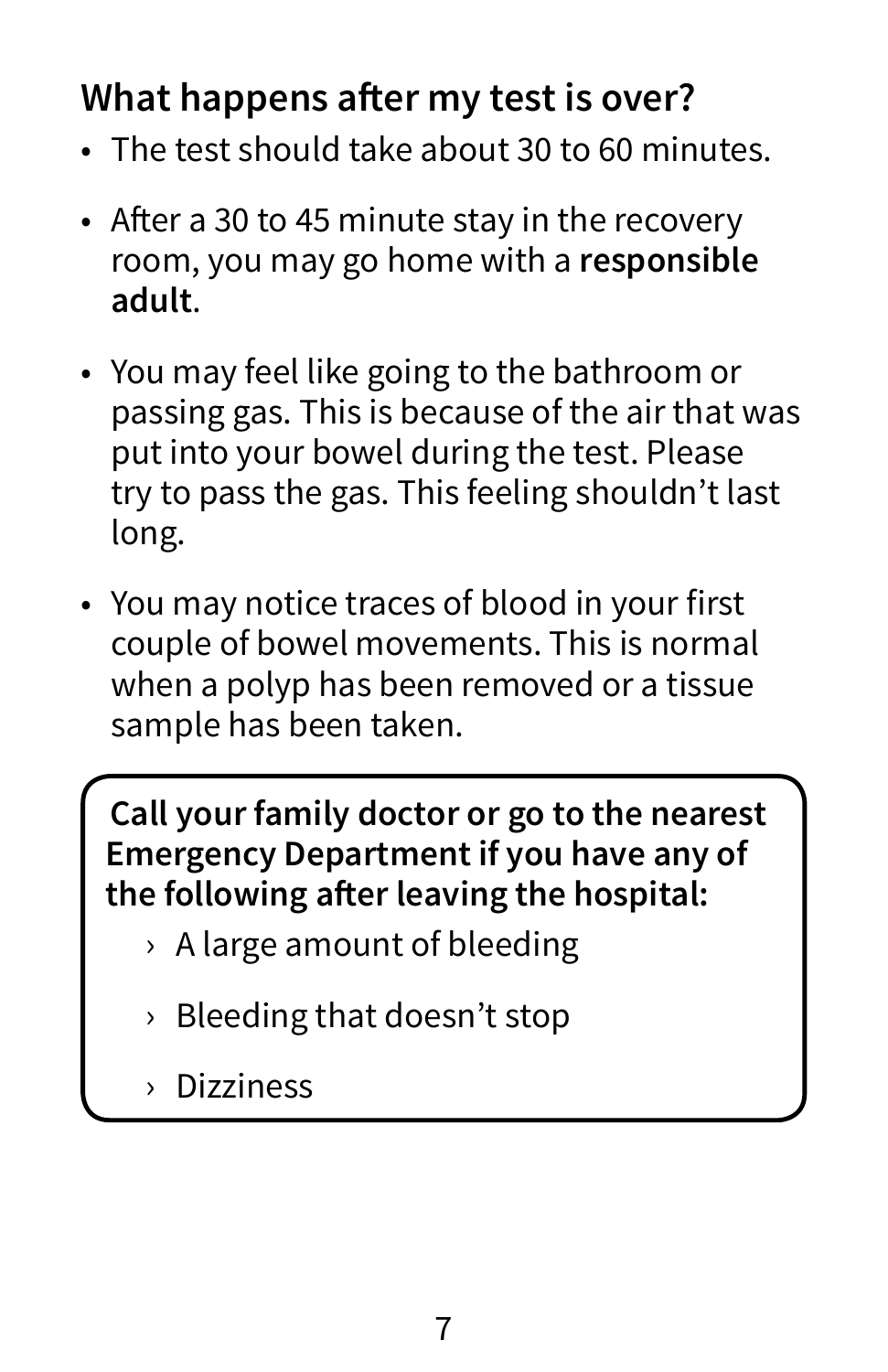#### **What do I need to know if I've had sedation?**

- **• A responsible adult must take you home and care for you.**
- The person who is taking you home **must** come to the Day Surgery Unit at the Dartmouth General Hospital.
- **Do not** walk or take the bus home. You may take a taxi **only** if you go with a responsible adult who can help you if needed.

#### **For the next 24 hours after sedation:**

- Do not drive a car or run any heavy machinery.
- Do not drink alcohol.
- Do not care for others.
- Do not sign any legal or important papers.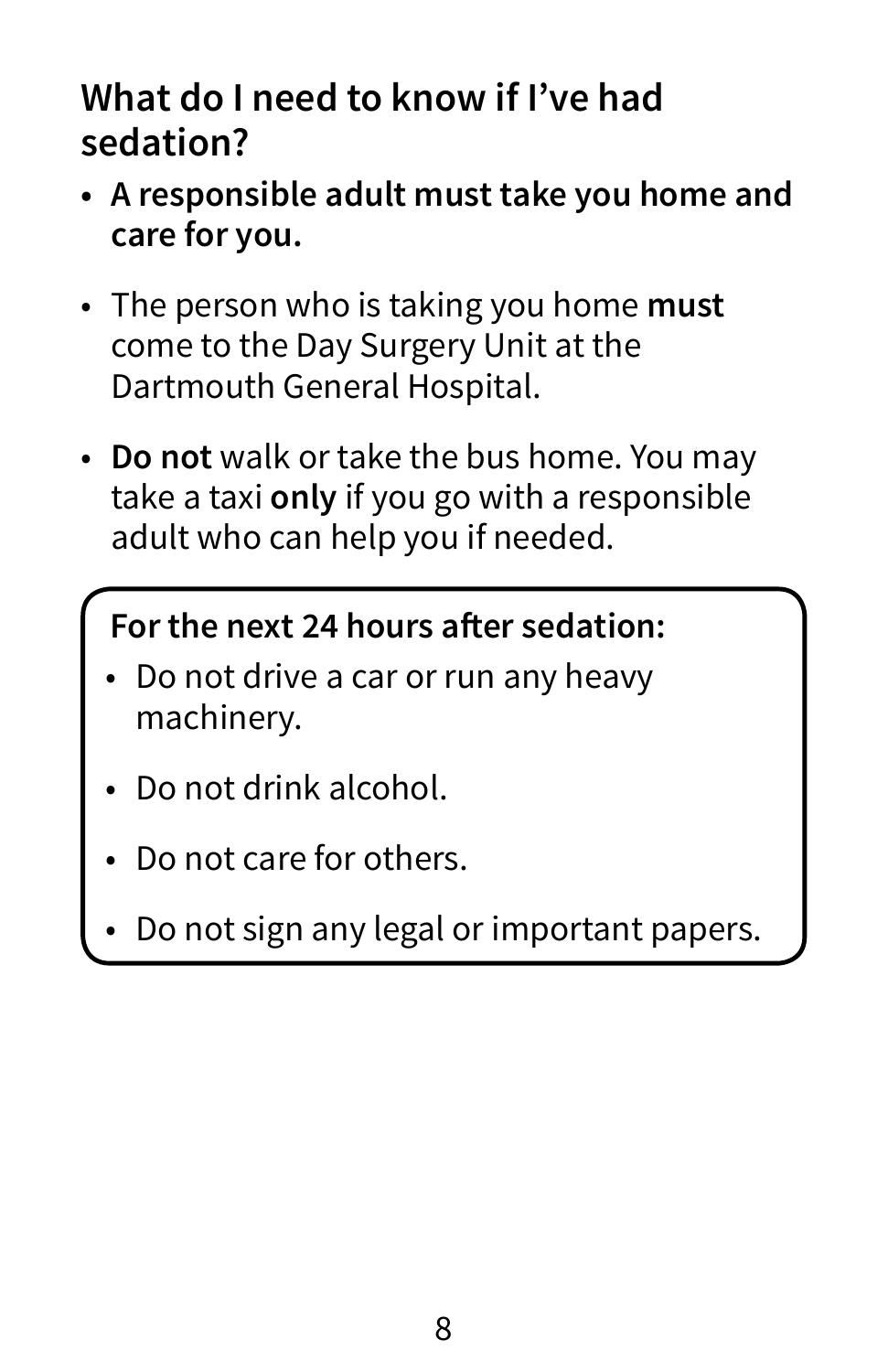### **Are there any risks with this test?**

A colonoscopy is a minor procedure with very little risk when done by a trained professional, but, as with any test, there are some things you should know:

- There is about a 1 in 1,000 to 1 in 2,000 chance of having a tear (perforation) through the lining of the bowel. Surgery may be needed to fix the tear.
- There is a 1 in 1,500 chance that bleeding may happen if a tissue sample was taken or a polyp was removed. This bleeding may stop on its own but may also need more treatment.
- There is a 1 in 1.8 million chance of getting an infection from the equipment used for the test, but this has not been reported in Canada.
- Some patients may develop problems because of the sedatives or any existing heart or lung diseases. Please tell your doctor if you've had any trouble with these types of issues in the past.